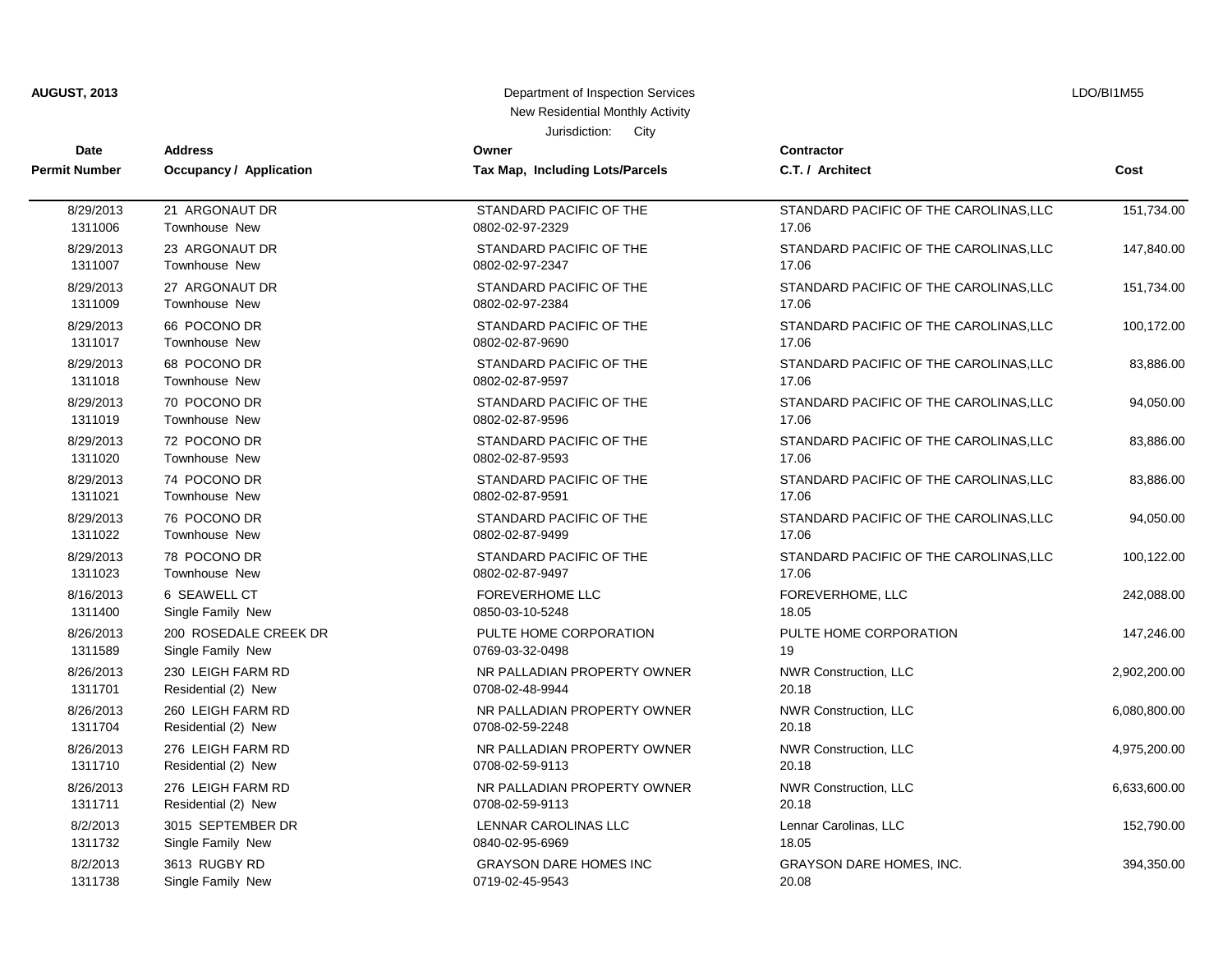## Jurisdiction: City **AUGUST, 2013** Department of Inspection Services New Residential Monthly Activity

| Date                 | <b>Address</b>                 | Owner                           | <b>Contractor</b> |
|----------------------|--------------------------------|---------------------------------|-------------------|
| <b>Permit Number</b> | <b>Occupancy / Application</b> | Tax Map, Including Lots/Parcels | C.T. / Arch       |
| 8/3/2013             | 5 BEE HILL PL                  | <b>LAKEFIELD FARM LLC</b>       | Weekley H         |
| 1311784              | Single Family New              | 0813-01-38-3178                 | 17.07             |
| 8/7/2013             | 2211 TANNERS MILL DR           | LENNAR CAROLINAS LLC            | Lennar Car        |
| 1311852              | Single Family New              | 0840-02-96-6319                 | 18.05             |
| 8/9/2013             | 361 AVETT DR                   | DAVIS PARK GROUP LLC            | NorthView         |
| 1311885              | <b>Townhouse New</b>           | 0737-02-95-8833                 | 20.14             |
| 8/9/2013             | 363 AVETT DR                   | DAVIS PARK GROUP LLC            | NorthView         |
| 1311886              | <b>Townhouse New</b>           | 0737-02-95-8803                 | 20.14             |
| 8/9/2013             | 365 AVETT DR                   | DAVIS PARK GROUP LLC            | NorthView         |
| 1311887              | Townhouse New                  | 0737-02-95-7883                 | 20.14             |
| 8/9/2013             | 367 AVETT DR                   | DAVIS PARK GROUP LLC            | NorthView         |
| 1311888              | Townhouse New                  | 0737-02-95-7853                 | 20.14             |
| 8/9/2013             | 371 AVETT DR                   | DAVIS PARK GROUP LLC            | NorthView         |
| 1311889              | <b>Townhouse New</b>           | 0737-02-95-7832                 | 20.14             |
| 8/9/2013             | 373 AVETT DR                   | DAVIS PARK GROUP LLC            | NorthView         |
| 1311890              | <b>Townhouse New</b>           | 0737-02-95-7812                 | 20.14             |
| 8/9/2013             | 375 AVETT DR                   | DAVIS PARK GROUP LLC            | NorthView         |
| 1311891              | <b>Townhouse New</b>           | 0737-02-95-6892                 | 20.14             |
| 8/6/2013             | 3001 SEPTEMBER DR              | <b>LENNAR CAROLINAS LLC</b>     | Lennar Car        |
| 1311944              | Single Family New              | 0840-02-96-5276                 | 18.05             |
| 8/7/2013             | 3018 SEPTEMBER DR              | LENNAR CAROLINAS LLC            | Lennar Car        |
| 1311945              | Single Family New              | 0840-02-95-5818                 | 18.05             |
| 8/14/2013            | 1504 EAGLE LODGE LN            | <b>FOREVERHOME LLC</b>          | <b>FOREVERI</b>   |
| 1312017              | Single Family New              | 0850-03-21-4510                 | 18.05             |
| 8/2/2013             | 3016 SEPTEMBER DR              | LENNAR CAROLINAS LLC            | Lennar Car        |
| 1312072              | Single Family New              | 0840-02-95-5912                 | 18.05             |
| 8/2/2013             | 2122 SUMMIT ST                 | <b>GARRETT BUILDERS LLC</b>     | GARRETT           |
| 1312074              | Single Family New              | 0820-06-49-4724                 | $\overline{7}$    |
| 8/15/2013            | 22 PICCADILLY CT               | MUNGO HOMES OF NORTH CAROLIONA  | Mungo Hon         |
| 1312083              | Single Family New              | 0729-03-34-6088                 | 20.10             |
| 8/15/2013            | 24 PICCADILLY CT               | MUNGO HOMES OF NORTH CAROLIONA  | Mungo Hon         |
| 1312085              | Single Family New              | 0729-03-34-7035                 | 20.10             |
| 8/15/2013            | 26 PICCADILLY CT               | MUNGO HOMES OF NORTH CAROLIONA  | Mungo Hon         |
| 1312086              | Single Family New              | 0729-03-34-8022                 | 20.10             |
| 8/15/2013            | 9 PICCADILLY CT                | MUNGO HOMES OF NORTH CAROLIONA  | Mungo Hon         |
| 1312088              | Single Family New              | 0729-03-34-4314                 | 20.10             |

| <b>Fax Map, Including Lots/Parcels</b>            |
|---------------------------------------------------|
| LAKEFIELD FARM LLC<br>0813-01-38-3178             |
| LENNAR CAROLINAS LLC<br>0840-02-96-6319           |
| DAVIS PARK GROUP LLC<br>0737-02-95-8833           |
| DAVIS PARK GROUP LLC<br>)737-02-95-8803           |
| DAVIS PARK GROUP LLC<br>0737-02-95-7883           |
| DAVIS PARK GROUP LLC<br>)737-02-95-7853           |
| DAVIS PARK GROUP LLC<br>0737-02-95-7832           |
| DAVIS PARK GROUP LLC<br>)737-02-95-7812           |
| DAVIS PARK GROUP LLC<br>)737-02-95-6892           |
| LENNAR CAROLINAS LLC<br>0840-02-96-5276           |
| LENNAR CAROLINAS LLC<br>0840-02-95-5818           |
| FOREVERHOME LLC<br>0850-03-21-4510                |
| LENNAR CAROLINAS LLC<br>0840-02-95-5912           |
| GARRETT BUILDERS LLC<br>)820-06-49-4724           |
| MUNGO HOMES OF NORTH CAROLION.<br>0729-03-34-6088 |
| MUNGO HOMES OF NORTH CAROLION.<br>)729-03-34-7035 |
| MUNGO HOMES OF NORTH CAROLION.<br>0729-03-34-8022 |
| MUNGO HOMES OF NORTH CAROLION.<br>0729-03-34-4314 |

| Date          | <b>Address</b>                 | Owner                           | Contractor                          |            |
|---------------|--------------------------------|---------------------------------|-------------------------------------|------------|
| Permit Number | <b>Occupancy / Application</b> | Tax Map, Including Lots/Parcels | C.T. / Architect                    | Cost       |
| 8/3/2013      | 5 BEE HILL PL                  | LAKEFIELD FARM LLC              | Weekley Homes, L.P.                 | 355,212.00 |
| 1311784       | Single Family New              | 0813-01-38-3178                 | 17.07                               |            |
| 8/7/2013      | 2211 TANNERS MILL DR           | LENNAR CAROLINAS LLC            | Lennar Carolinas, LLC               | 152,130.00 |
| 1311852       | Single Family New              | 0840-02-96-6319                 | 18.05                               |            |
| 8/9/2013      | 361 AVETT DR                   | DAVIS PARK GROUP LLC            | NorthView Construction, LLC         | 116,358.00 |
| 1311885       | Townhouse New                  | 0737-02-95-8833                 | 20.14                               |            |
| 8/9/2013      | 363 AVETT DR                   | DAVIS PARK GROUP LLC            | NorthView Construction, LLC         | 90,750.00  |
| 1311886       | Townhouse New                  | 0737-02-95-8803                 | 20.14                               |            |
| 8/9/2013      | 365 AVETT DR                   | DAVIS PARK GROUP LLC            | NorthView Construction, LLC         | 90,750.00  |
| 1311887       | Townhouse New                  | 0737-02-95-7883                 | 20.14                               |            |
| 8/9/2013      | 367 AVETT DR                   | DAVIS PARK GROUP LLC            | NorthView Construction, LLC         | 116,358.00 |
| 1311888       | Townhouse New                  | 0737-02-95-7853                 | 20.14                               |            |
| 8/9/2013      | 371 AVETT DR                   | DAVIS PARK GROUP LLC            | NorthView Construction, LLC         | 116,358.00 |
| 1311889       | Townhouse New                  | 0737-02-95-7832                 | 20.14                               |            |
| 8/9/2013      | 373 AVETT DR                   | DAVIS PARK GROUP LLC            | NorthView Construction, LLC         | 90,750.00  |
| 1311890       | Townhouse New                  | 0737-02-95-7812                 | 20.14                               |            |
| 8/9/2013      | 375 AVETT DR                   | DAVIS PARK GROUP LLC            | NorthView Construction, LLC         | 116,358.00 |
| 1311891       | Townhouse New                  | 0737-02-95-6892                 | 20.14                               |            |
| 8/6/2013      | 3001 SEPTEMBER DR              | LENNAR CAROLINAS LLC            | Lennar Carolinas, LLC               | 146,454.00 |
| 1311944       | Single Family New              | 0840-02-96-5276                 | 18.05                               |            |
| 8/7/2013      | 3018 SEPTEMBER DR              | LENNAR CAROLINAS LLC            | Lennar Carolinas, LLC               | 135,500.00 |
| 1311945       | Single Family New              | 0840-02-95-5818                 | 18.05                               |            |
| 8/14/2013     | 1504 EAGLE LODGE LN            | <b>FOREVERHOME LLC</b>          | FOREVERHOME, LLC                    | 336,138.00 |
| 1312017       | Single Family New              | 0850-03-21-4510                 | 18.05                               |            |
| 8/2/2013      | 3016 SEPTEMBER DR              | LENNAR CAROLINAS LLC            | Lennar Carolinas, LLC               | 154,902.00 |
| 1312072       | Single Family New              | 0840-02-95-5912                 | 18.05                               |            |
| 8/2/2013      | 2122 SUMMIT ST                 | <b>GARRETT BUILDERS LLC</b>     | <b>GARRETT BUILDERS LLC</b>         | 260,000.00 |
| 1312074       | Single Family New              | 0820-06-49-4724                 | $\overline{7}$                      |            |
| 8/15/2013     | 22 PICCADILLY CT               | MUNGO HOMES OF NORTH CAROLIONA  | Mungo Homes of North Carolina, Inc. | 175,560.00 |
| 1312083       | Single Family New              | 0729-03-34-6088                 | 20.10                               |            |
| 8/15/2013     | 24 PICCADILLY CT               | MUNGO HOMES OF NORTH CAROLIONA  | Mungo Homes of North Carolina, Inc. | 144,870.00 |
| 1312085       | Single Family New              | 0729-03-34-7035                 | 20.10                               |            |
| 8/15/2013     | 26 PICCADILLY CT               | MUNGO HOMES OF NORTH CAROLIONA  | Mungo Homes of North Carolina, Inc. | 200,970.00 |
| 1312086       | Single Family New              | 0729-03-34-8022                 | 20.10                               |            |
| 8/15/2013     | 9 PICCADILLY CT                | MUNGO HOMES OF NORTH CAROLIONA  | Mungo Homes of North Carolina, Inc. | 144,870.00 |
| 1312088       | Single Family New              | 0729-03-34-4314                 | 20.10                               |            |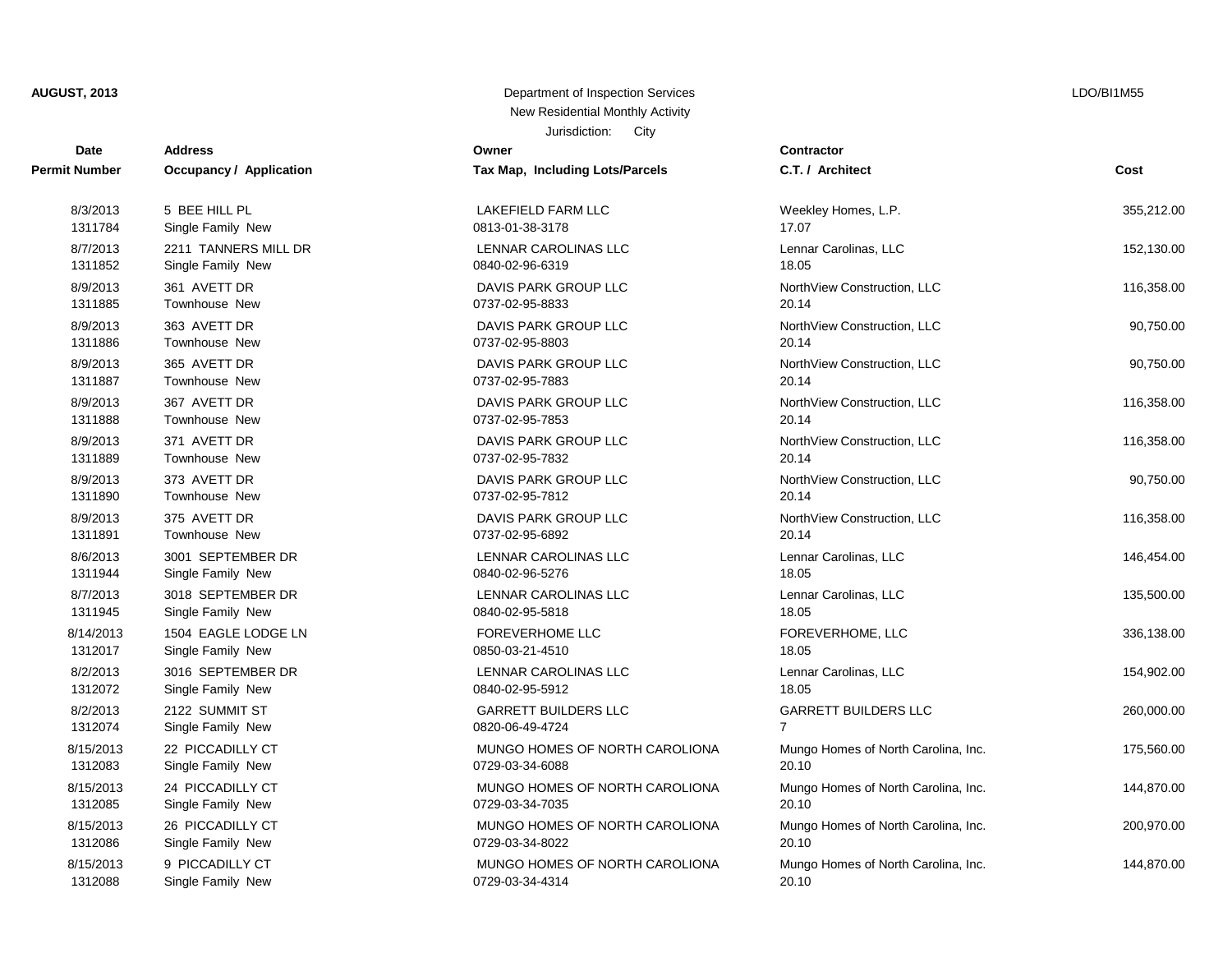## **Date Contractor Address Owner Permit Number Occupancy / Application Tax Map, Including Lots/Parcels C.T. / Architect Cost** 1312118 Single Family New 0840-02-96-4241 18.05 1312136 Townhouse New 0846-03-23-2226 21 1312137 Townhouse New 0846-03-23-2220 21 1312171 Single Family New 9797-02-98-4489 20.12 1312173 Single Family New 0810-16-74-5457 20.07 1312175 Single Family New 0850-03-23-0807 18.05 1312177 Single Family New 0860-01-16-0115 18.05 1312178 Single Family New 2012 18:05 0860-01-06-9145 1312182 Single Family New 0739-02-59-0637 20.14 1312195 Single Family New 0810-20-80-2271 20.07 1312233 Single Family New 0821-18-32-3084 6 1312238 Single Family New 0769-03-22-6674 19 1312240 Single Family New 0769-03-32-0871 1312302 Single Family New 0759-01-06-1140 1312307 Single Family New 2015 18:05 0850-03-13-9674 1312311 Single Family New 0769-03-32-2601 19 1312312 Single Family New 2010 10 0769-03-32-6726 1312326 Single Family New 0843-02-77-6888

#### Jurisdiction: City **AUGUST, 2013** Department of Inspection Services New Residential Monthly Activity

| Map, Including Lots/Parcels                    |
|------------------------------------------------|
| NAR CAROLINAS LLC<br>-02-96-4241               |
| SS CREEK LLC<br>$-03-23-2226$                  |
| SS CREEK LLC<br>-03-23-2220                    |
| <b>DEVELOPERS LLC</b><br>-02-98-4489           |
| IPBELL LARRY<br>-16-74-5457                    |
| HOME RALEIGH DURHAM INC<br>-03-23-0807         |
| NAR CAROLINAS LLC<br>$-01 - 16 - 0115$         |
| NAR CAROLINAS LLC<br>-01-06-9145               |
| TICA OAKS DEVELOPMENT LLC<br>$-02 - 59 - 0637$ |
| LY DANA A TRUSTEE<br>$-20 - 80 - 2271$         |
| TER & BLOOM LLC<br>-18-32-3084                 |
| TE HOME CORPORATION<br>$-03 - 22 - 6674$       |
| TE HOME CORPORATION<br>$-03-32-0871$           |
| . CLARK HOMES OF RALEIGH<br>-01-06-1140        |
| HOME RALEIGH DURHAM INC<br>-03-13-9674         |
| TE HOME CORPORATION<br>-03-32-2601             |
| TE HOME CORPORATION<br>$-03-32-6726$           |
| LAND LLC<br>02.77000                           |

# 8/20/2013 3000 SEPTEMBER DR LENNAR CAROLINAS LLC Lennar Carolinas, LLC 152,130.00 8/20/2013 18 GRANDWOOD CIR **NOSS CREEK LLC** Poythress Building Company, LLC 273,000.00 8/20/2013 20 GRANDWOOD CIR MOSS CREEK LLC Power Poythress Building Company, LLC 273,000.00 8/22/2013 310 HALES WOOD RD COLORERS LLC BAGOOD HOMES OF WILMINGTON 217,932.00 8/3/2013 3306 DIXON RD CAMPBELL LARRY AMERICA'S HOME PLACE INC. 293,106.00 8/26/2013 22 TABERNACLE CT **KB HOME RALEIGH DURHAM INC** KB HOME. RALEIGH-DURHAM LLC 184.932.00 8/8/2013 306 VINTAGE HOLLY DR LENNAR CAROLINAS LLC Lennar Carolinas, LLC 195,512.00 8/13/2013 308 VINTAGE HOLLY DR LENNAR CAROLINAS LLC Lennar Carolinas, LLC 215,160.00 8/5/2013 1807 RUSTICA DR RUSTICA ON RUSTICA OAKS DEVELOPMENT LLC Chesapeake Homes of North Carolina, Inc. 198,330.00 8/5/2013 3600 TRAIL 23 ST STAND STATES A SELLY DANA A TRUSTEE STAND STATES WELLY CONST CO/DURHAM, INC 343,000.00 8/22/2013 1410 WARD ST FOSTER & BLOOM LLC BUILDSENSE, INC. 488,500.00 8/9/2013 708 GASTON MANOR DR PULTE HOME CORPORATION PULTE HOME CORPORATION 138,138.00 8/9/2013 305 FARINTOSH VALLEY LN PULTE HOME CORPORATION PULTE HOME CORPORATION 224,598.00 8/2/2013 4418 COTTENDALE DR BILL CLARK HOMES OF RALEIGH CLARK HOMES OF RALEIGH, LLC, BILL 224,268.00 8/26/2013 14 TABERNACLE CT **KB HOME RALEIGH DURHAM INC** KB HOME, RALEIGH-DURHAM LLC 184,932.00 8/2/2013 800 GASTON MANOR DR PULTE HOME CORPORATION PULTE HOME CORPORATION 178,860.00 8/2/2013 817 GASTON MANOR DR PULTE HOME CORPORATION PULTE HOME CORPORATION 178,860.00 8/2/2013 4205 AMBER STONE WAY CIMLAND LLC COMERCIAL COMARRON CAPITAL, INC. 4205 AMBER STONE WAY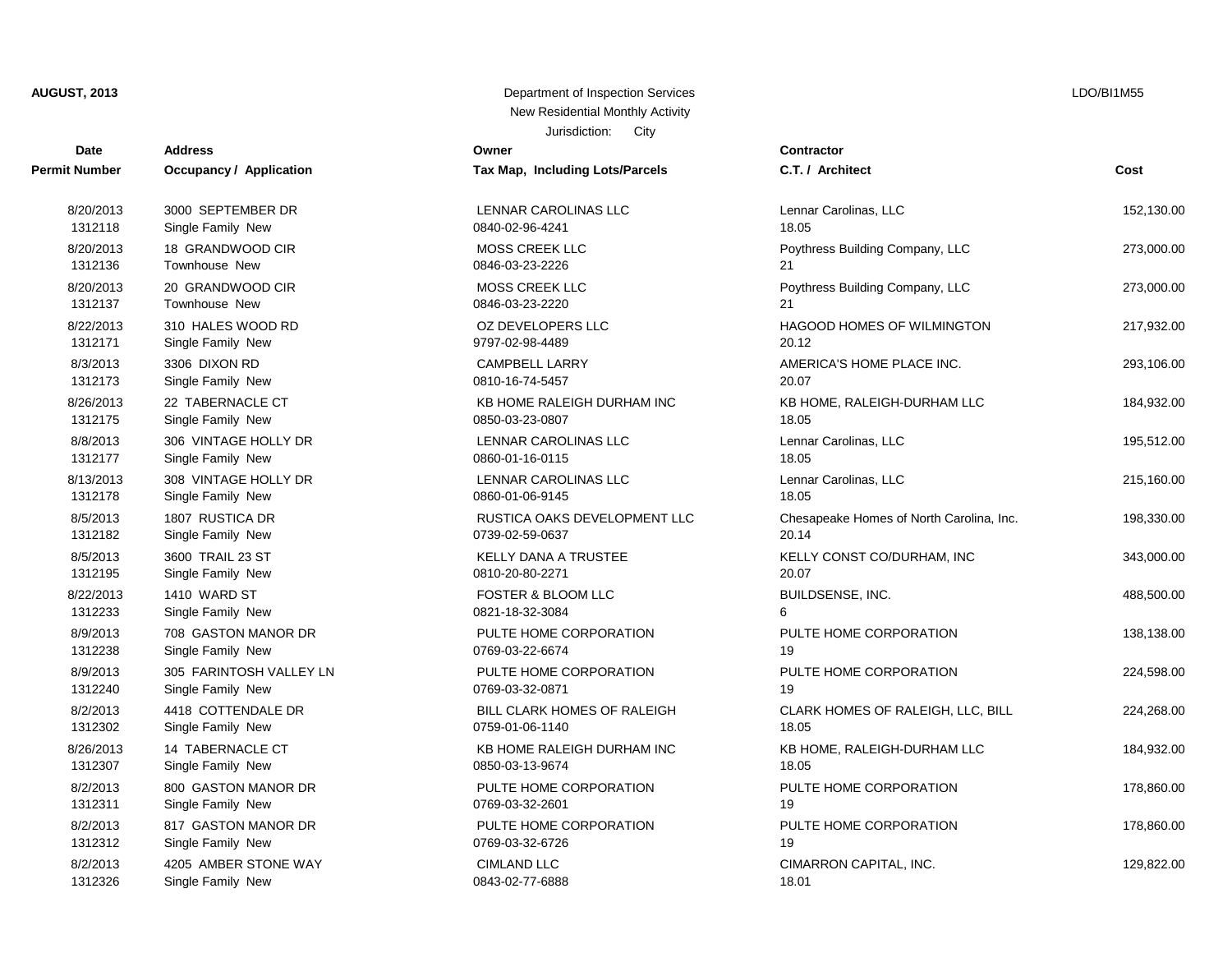**AUGUST, 2013** Department of Inspection Services

| Date                 | <b>Address</b>          | Owner                           | <b>Contractor</b>                 |            |
|----------------------|-------------------------|---------------------------------|-----------------------------------|------------|
| <b>Permit Number</b> | Occupancy / Application | Tax Map, Including Lots/Parcels | C.T. / Architect                  | Cost       |
| 8/22/2013            | 230 STROLLING WAY       | D R HORTON INC                  | HORTON, D.R., INC.-TORREY         | 228,690.00 |
| 1312327              | Single Family New       | 0709-02-88-0297                 | 20.18                             |            |
| 8/2/2013             | 122 WINDRUSH LN         | HEARTHSTONE MULTI-ASSET ENTITY  | <b>BEAZER HOMES CORP.</b>         | 203,148.00 |
| 1312329              | Single Family New       | 0850-03-03-7778                 | 18.05                             |            |
| 8/15/2013            | 1214 NICKLAUS DR        | SIGNET REALTY ASSOCIATES        | Lennar Carolinas, LLC             | 131,406.00 |
| 1312332              | Townhouse New           | 0824-03-11-9465                 | 17.11                             |            |
| 8/15/2013            | 1216 NICKLAUS DR        | LENNAR CAROLINAS LLC            | Lennar Carolinas, LLC             | 135,036.00 |
| 1312333              | Townhouse New           | 0824-03-11-9443                 | 17.11                             |            |
| 8/15/2013            | 1218 NICKLAUS DR        | LENNAR CAROLINAS LLC            | Lennar Carolinas, LLC             | 135,036.00 |
| 1312334              | Townhouse New           | 0824-03-11-9422                 | 17.11                             |            |
| 8/15/2013            | 1220 NICKLAUS DR        | LENNAR CAROLINAS LLC            | Lennar Carolinas, LLC             | 131,076.00 |
| 1312335              | Townhouse New           | 0824-03-11-9401                 | 17.11                             |            |
| 8/16/2013            | 1222 NICKLAUS DR        | LENNAR CAROLINAS LLC            | Lennar Carolinas, LLC             | 157,212.00 |
| 1312336              | Townhouse New           | 0824-03-11-8470                 | 17.11                             |            |
| 8/3/2013             | 812 BRIANA DR           | M/I HOMES OF RALEIGH LLC        | M/I HOMES OF RALEIGH LLC          | 211,720.00 |
| 1312345              | Single Family New       | 0825-03-43-2433                 | 16.03                             |            |
| 8/8/2013             | 801 NORTH ST            | POOLE BRYAN WILSON              | CAROLINA YARDBARNS, LLC           | 2,700.00   |
| 1312359              | Single Family New       | 0831-05-09-1619                 | 8.02                              |            |
| 8/7/2013             | 1712 WADDELL CT         | <b>D R HORTON INC</b>           | HORTON, D.R., INC.-TORREY         | 225,324.00 |
| 1312364              | Single Family New       | 0850-03-02-2135                 | 18.05                             |            |
| 8/11/2013            | 111 E SEEMAN ST         | VON ALTEN THEODORE ROBERT       | YOUNG HOMES, INC.                 | 127,908.00 |
| 1312382              | Single Family New       | 0832-17-11-6390                 | $\overline{2}$                    |            |
| 8/26/2013            | 1412 SHAWNEE ST         | <b>BRIAN MCCARTHY LLC</b>       | $T/A$ )                           | 118,470.00 |
| 1312383              | Single Family New       | 0832-17-21-2511                 | $\overline{2}$                    |            |
| 8/8/2013             | 908 WOOD CHAPEL LN      | BILL CLARK HOMES OF RALEIGH     | CLARK HOMES OF RALEIGH, LLC, BILL | 224,268.00 |
| 1312385              | Single Family New       | 0749-02-96-8776                 | 18.05                             |            |
| 8/8/2013             | 2907 REYNOLDA CIR       | EF VENTURES LLC                 | Citizens Homes Inc.               | 238,326.00 |
| 1312403              | Single Family New       | 0814-04-83-9874                 | 17.07                             |            |
| 8/9/2013             | 312 SOUTH BEND DR       | TOLL NC LP                      | TOLL BROTHERS OF NC II, INC.      | 235,884.00 |
| 1312405              | Single Family New       | 0717-02-67-6628                 | 20.12                             |            |
| 8/8/2013             | 821 POPLAR ST           | RYLAND GROUP INC THE            | THE RYLAND GROUP, INC.            | 200,470.00 |
| 1312411              | Single Family New       | 0850-04-84-6718                 | 18.05                             |            |
| 8/8/2013             | 701 POPLAR ST           | RYLAND GROUP INC THE            | THE RYLAND GROUP, INC.            | 201,366.00 |
| 1312412              | Single Family New       | 0850-02-85-9728                 | 18.05                             |            |
| 8/8/2013             | 713 POPLAR ST           | <b>RYLAND GROUP INC THE</b>     | THE RYLAND GROUP, INC.            | 154,308.00 |
| 1312413              | Single Family New       | 0850-02-95-0406                 | 18.05                             |            |

| New Residential Monthly Activity           |  |
|--------------------------------------------|--|
| Jurisdiction:<br>City                      |  |
| ۱ľ                                         |  |
| lap, Including Lots/Parcels                |  |
|                                            |  |
| <b>IORTON INC</b><br>02-88-0297            |  |
| RTHSTONE MULTI-ASSET ENTITY<br>03-03-7778  |  |
| <b>IET REALTY ASSOCIATES</b><br>03-11-9465 |  |
| <b>JAR CAROLINAS LLC</b><br>03-11-9443     |  |
| JAR CAROLINAS LLC<br>03-11-9422            |  |
| <b>JAR CAROLINAS LLC</b><br>03-11-9401     |  |
| JAR CAROLINAS LLC<br>03-11-8470            |  |
| OMES OF RALEIGH LLC<br>03-43-2433          |  |
| LE BRYAN WILSON<br>05-09-1619              |  |
| <b>IORTON INC</b><br>03-02-2135            |  |
|                                            |  |

| U.I./ Architect                                                          | uυsτ       |
|--------------------------------------------------------------------------|------------|
| HORTON, D.R., INC.-TORREY<br>20.18                                       | 228,690.00 |
| BEAZER HOMES CORP.<br>18.05                                              | 203,148.00 |
| Lennar Carolinas, LLC<br>17.11                                           | 131,406.00 |
| Lennar Carolinas, LLC<br>17.11                                           | 135,036.00 |
| Lennar Carolinas, LLC<br>17.11                                           | 135,036.00 |
| Lennar Carolinas, LLC<br>17.11                                           | 131,076.00 |
| Lennar Carolinas, LLC<br>17.11                                           | 157,212.00 |
| M/I HOMES OF RALEIGH LLC<br>16.03                                        | 211,720.00 |
| CAROLINA YARDBARNS, LLC<br>8.02                                          | 2,700.00   |
| HORTON, D.R., INC.-TORREY<br>18.05                                       | 225,324.00 |
| YOUNG HOMES, INC.<br>2                                                   | 127,908.00 |
| <b>All Contracts</b><br>$\omega$ and $\omega$ is $\omega$ .<br>T/A)<br>2 | 118,470.00 |
| CLARK HOMES OF RALEIGH, LLC, BILL<br>18.05                               | 224,268.00 |
| Citizens Homes Inc.<br>17.07                                             | 238,326.00 |
| TOLL BROTHERS OF NC II, INC.<br>20.12                                    | 235,884.00 |
| THE RYLAND GROUP, INC.<br>18.05                                          | 200,470.00 |
| THE RYLAND GROUP, INC.<br>18.05                                          | 201,366.00 |
| THE RYLAND GROUP, INC.<br>18 በ5                                          | 154,308.00 |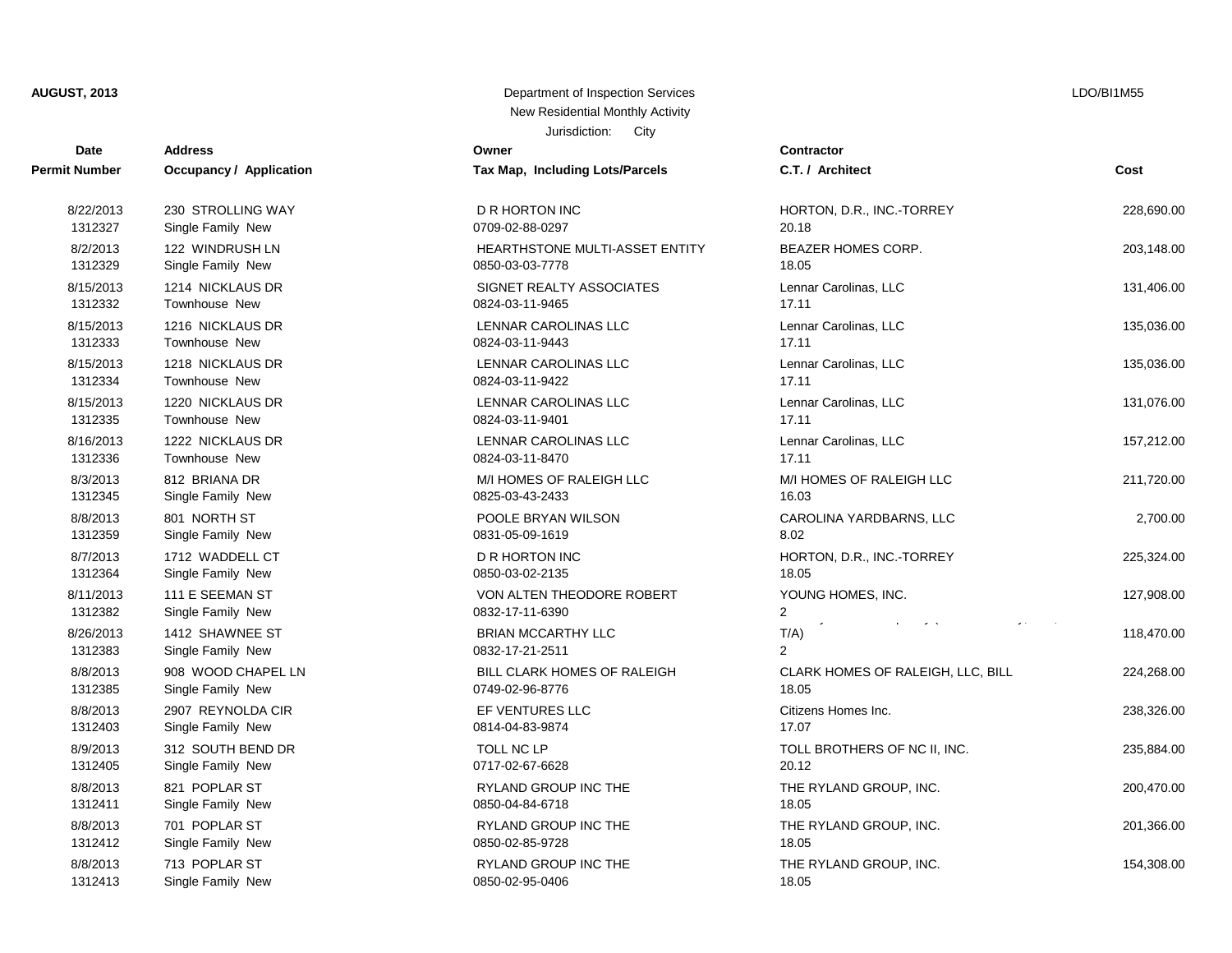| Date          | <b>Address</b>          | Owner                           | Contractor      |
|---------------|-------------------------|---------------------------------|-----------------|
| Permit Number | Occupancy / Application | Tax Map, Including Lots/Parcels | C.T. / Arch     |
| 8/11/2013     | 122 ROSEDALE CREEK DR   | PULTE HOME CORPORATION          | PULTE HO        |
| 1312422       | Single Family New       | 0769-03-32-8455                 | 19              |
| 8/11/2013     | 124 ROSEDALE CREEK DR   | PULTE HOME CORPORATION          | PULTE HO        |
| 1312423       | Single Family New       | 0769-03-32-8405                 | 19              |
| 8/11/2013     | 1146 GASTON MANOR DR    | PULTE HOME CORPORATION          | PULTE HO        |
| 1312424       | Single Family New       | 0769-03-43-6168                 | 19              |
| 8/11/2013     | 1144 GASTON MANOR DR    | PULTE HOME CORPORATION          | PULTE HO        |
| 1312425       | Single Family New       | 0769-03-43-5199                 | 19              |
| 8/11/2013     | 1104 GASTON MANOR DR    | PULTE HOME CORPORATION          | PULTE HO        |
| 1312426       | Single Family New       | 0769-03-43-8425                 | 19              |
| 8/11/2013     | 1109 GASTON MANOR DR    | PULTE HOME CORPORATION          | PULTE HO        |
| 1312427       | Single Family New       | 0769-03-43-6556                 | 19              |
| 8/23/2013     | 2523 MAGNOLIA TREE LN   | RUSTICA NC LLC                  | Chesapeak       |
| 1312436       | Single Family New       | 0830-04-50-5242                 | 20.14           |
| 8/26/2013     | 2525 MAGNOLIA TREE LN   | RUSTICA NC LLC                  | Chesapeak       |
| 1312437       | Single Family New       | 0830-04-50-5166                 | 20.14           |
| 8/26/2013     | 2601 MAGNOLIA TREE LN   | <b>RUSTICA NC LLC</b>           | Chesapeak       |
| 1312438       | Single Family New       | 0830-04-50-5170                 | 20.14           |
| 8/28/2013     | 1414 JAMES ST           | ICE STORM INVESTMENTS LLC       | <b>SUN SPAC</b> |
| 1312439       | Single Family New       | 0821-13-13-9637                 | 6               |
| 8/11/2013     | 206 PLANO DR            | MREC BRIGHTLEAF LLC             | THE DREE        |
| 1312440       | Single Family New       | 0850-03-32-2833                 | 18.05           |
| 8/26/2013     | 2089 TANNERS MILL DR    | LENNAR CAROLINAS LLC            | Lennar Car      |
| 1312441       | Single Family New       | 0840-02-96-0217                 | 18.05           |
| 8/13/2013     | 105 SHADOW HAWK DR      | STANDARD PACIFIC OF THE         | <b>STANDARI</b> |
| 1312447       | Single Family New       | 0729-03-14-3822                 | 20.11           |
| 8/13/2013     | 706 POPLAR ST           | RYLAND GROUP INC THE            | THE RYLA        |
| 1312448       | Single Family New       | 0850-02-85-8610                 | 18.05           |
| 8/13/2013     | 5 BOUGAINVILLEA CT      | STANDARD PACIFIC OF THE         | <b>STANDARI</b> |
| 1312449       | Single Family New       | 0729-03-14-4431                 | 20.11           |
| 8/13/2013     | 112 ROSEDALE CREEK DR   | PULTE HOME CORPORATION          | PULTE HO        |
| 1312462       | Single Family New       | 0769-03-42-0454                 | 19              |
| 8/13/2013     | 810 GASTON MANOR DR     | PULTE HOME CORPORATION          | PULTE HO        |
| 1312463       | Single Family New       | 0769-03-32-4660                 | 19              |
| 8/20/2013     | 111 SWIFT CREEK XING    | <b>TOLL NC LP</b>               | <b>TOLL BRO</b> |
| 1312480       | Single Family New       | 0717-02-65-1207                 | 20.12           |

#### Jurisdiction: City **AUGUST, 2013** Department of Inspection Services New Residential Monthly Activity

**Permit Number Occupancy / Application Tax Map, Including Lots/Parcels C.T. / Architect Cost Cost** PULTE HOME CORPORATION **EXAMPLE PULTE HOME CORPORATION** 174,900.00 PULTE HOME CORPORATION **PULTE HOME CORPORATION** 132.198.00 PULTE HOME CORPORATION PULTE HOME CORPORATION 246,510.00 PULTE HOME CORPORATION **PULTE HOME CORPORATION** 255.750.00 PULTE HOME CORPORATION PULTE HOME CORPORATION 216,580.00 PULTE HOME CORPORATION **PULTE HOME CORPORATION** 233,574.00 RUSTICA NC LLC **Chesapeake Homes of North Carolina**. Inc. 198,330.00 RUSTICA NC LLC **Chesapeake Homes of North Carolina, Inc.** 186,120.00 8/26/2013 2601 MAGNOLIA TREE LN RUSTICA NC LLC Chesapeake Homes of North Carolina, Inc. 168,564.00 ICE STORM INVESTMENTS LLC SUN SPACE, LTD. 223,254.00 MREC BRIGHTLEAF LLC  $\overline{C}$  THE DREES HOMES COMPANY  $\overline{C}$  258,522.00 EXAMPLE AND LENNAR CAROLINAS LLC Lennar Carolinas, LLC 154,902.00 STANDARD PACIFIC OF THE STANDARD PACIFIC OF THE CAROLINAS.LLC 205.194.00 RYLAND GROUP INC THE **EXECUTE THE RYLAND GROUP**, INC. 127,710.00 STANDARD PACIFIC OF THE STANDARD PACIFIC OF THE CAROLINAS, LLC 205,854.00 PULTE HOME CORPORATION PULTE HOME CORPORATION 142,890.00 PULTE HOME CORPORATION PULTE HOME CORPORATION 227,568.00 8/20/2013 111 SWIFT CREEK XING TOLL NC LP TOLL BROTHERS OF NC II, INC. 294,030.00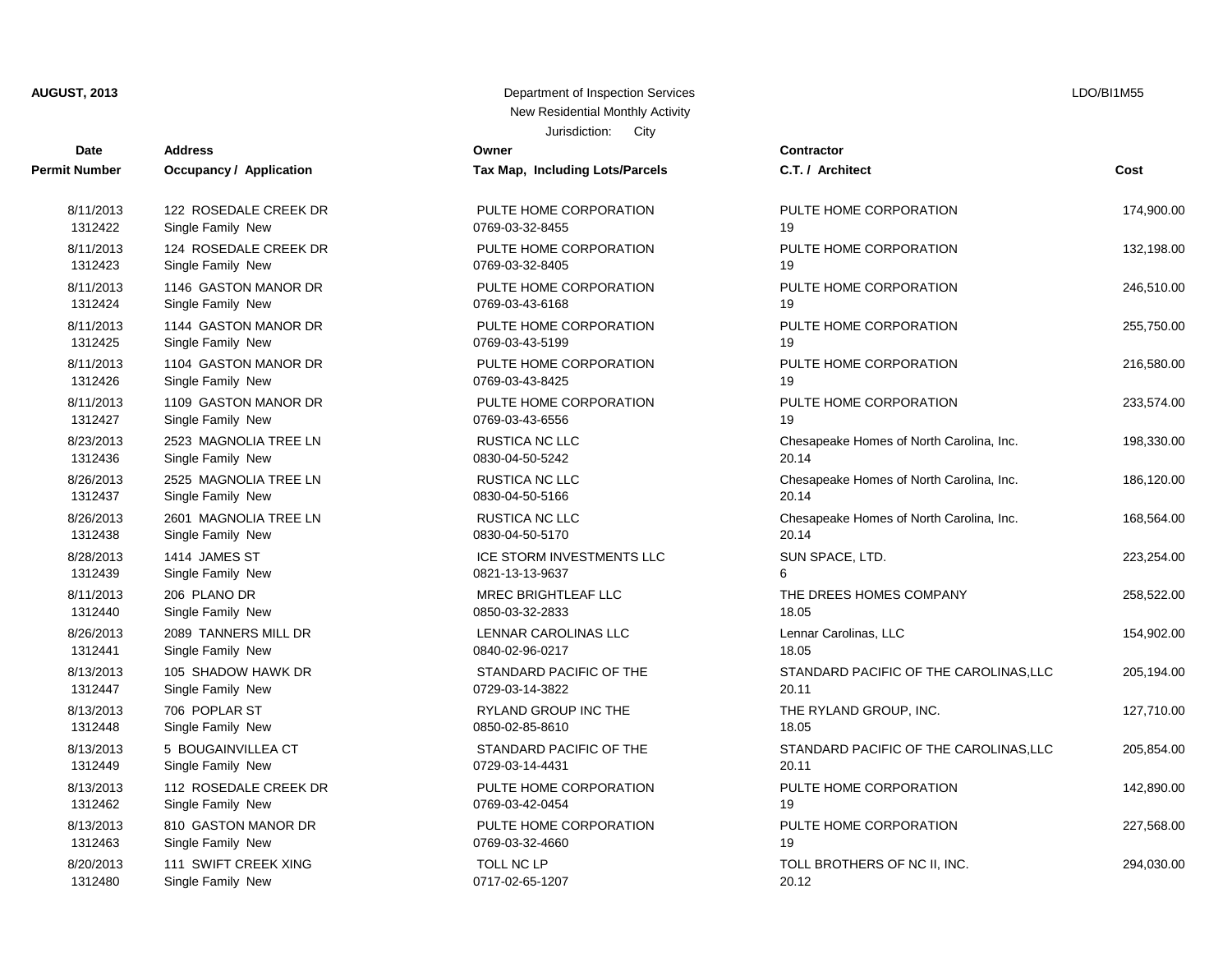| Date                 | <b>Address</b>          | Owner                              | Contractor         |
|----------------------|-------------------------|------------------------------------|--------------------|
| <b>Permit Number</b> | Occupancy / Application | Tax Map, Including Lots/Parcels    | C.T. / Arch        |
| 8/16/2013            | 105 DANEBORG RD         | KB HOME RALEIGH DURHAM INC         | KB HOME,           |
| 1312488              | Single Family New       | 0850-03-13-5325                    | 18.05              |
| 8/16/2013            | 112 DANEBORG RD         | KB HOME RALEIGH DURHAM INC         | KB HOME,           |
| 1312489              | Single Family New       | 0850-03-13-6449                    | 18.05              |
| 8/16/2013            | 18 TABERNACLE CT        | IMAGINE LAND COMPANY LLC           | KB HOME,           |
| 1312490              | Single Family New       | 0850-03-23-0734                    | 18.05              |
| 8/23/2013            | 4607 CORAL DR           | LEVEL CAROLINA HOMES LLC           | <b>Level Carol</b> |
| 1312493              | Single Family New       | 0729-01-46-8772                    | 20.10              |
| 8/20/2013            | 3208 HORSEBARN DR       | <b>LAKEFIELD FARM LLC</b>          | Weekley H          |
| 1312509              | Single Family New       | 0813-01-48-3153                    | 17.07              |
| 8/20/2013            | 702 GASTON MANOR DR     | PULTE HOME CORPORATION             | PULTE HO           |
| 1312519              | Single Family New       | 0769-03-22-5730                    | 19                 |
| 8/19/2013            | 103 ROSEDALE CREEK DR   | PULTE HOME CORPORATION             | PULTE HO           |
| 1312520              | Single Family New       | 0769-03-42-2216                    | 19                 |
| 8/19/2013            | 10 MOSS GROVE LN        | RUSTICA OAKS DEVELOPMENT LLC       | Ryan Build         |
| 1312521              | Townhouse New           | 0830-04-50-4106                    | 20.14              |
| 8/19/2013            | 12 MOSS GROVE LN        | RUSTICA OAKS DEVELOPMENT LLC       | Ryan Build         |
| 1312522              | <b>Townhouse New</b>    | 0830-04-50-3176                    | 20.14              |
| 8/19/2013            | 14 MOSS GROVE LN        | RUSTICA OAKS DEVELOPMENT LLC       | Ryan Build         |
| 1312523              | Townhouse New           | 0830-04-50-3156                    | 20.14              |
| 8/16/2013            | 2124 CHEEK RD           | <b>TIERONE BANK</b>                | ED'S CONT          |
| 1312524              | Single Family New       | 0842-17-10-9446                    | 18.02              |
| 8/20/2013            | 5 SAXFORD PL            | S L FRASHER LLC                    | FRASHER,           |
| 1312525              | Single Family New       | 0729-01-07-1584                    | 20.11              |
| 8/23/2013            | 2001 OCTOBER DR         | LENNAR CAROLINAS LLC               | Lennar Car         |
| 1312529              | Single Family New       | 0840-02-96-1193                    | 18.05              |
| 8/23/2013            | 2091 TANNERS MILL DR    | LENNAR CAROLINAS LLC               | Lennar Car         |
| 1312530              | Single Family New       | 0840-02-96-0257                    | 18.05              |
| 8/26/2013            | 2093 TANNERS MILL DR    | LENNAR CAROLINAS LLC               | Lennar Car         |
| 1312531              | Single Family New       | 0840-02-96-0297                    | 18.05              |
| 8/26/2013            | 405 COTTONSEED WAY      | LENNAR CAROLINAS LLC               | Lennar Car         |
| 1312545              | Single Family New       | 0860-01-16-3135                    | 18.05              |
| 8/29/2013            | 216 TRUSS WAY           | <b>DSM BUILDERS INC</b>            | <b>DSM Builde</b>  |
| 1312552              | Single Family New       | 0852-01-29-1412                    | 18.04              |
| 8/26/2013            | 4516 COTTENDALE DR      | <b>BILL CLARK HOMES OF RALEIGH</b> | <b>CLARK HO</b>    |
| 1312564              | Single Family New       | 0759-01-06-6214                    | 18.05              |

| <b>AUGUST, 2013</b> | Department of Inspection Services |  |
|---------------------|-----------------------------------|--|
|                     | New Residential Monthly Activity  |  |
|                     | Jurisdiction: City                |  |

**Permit Number Permit Application C.T. / Architect Cost Cost** KB HOME RALEIGH DURHAM INC **KB HOME. RALEIGH-DURHAM LLC** 169,488.00 KB HOME RALEIGH DURHAM INC **KB HOME, RALEIGH-DURHAM LLC** 184,932.00 IMAGINE LAND COMPANY LLC KB HOME, RALEIGH-DURHAM LLC 184,932.00 LEVEL CAROLINA HOMES LLC Level Carolina Homes, LLC 190,542.00 LAKEFIELD FARM LLC **1208 Weekley Homes, L.P.** 275,748.00 PULTE HOME CORPORATION PULTE HOME CORPORATION 151,338.00 PULTE HOME CORPORATION **PULTE HOME CORPORATION** 150,000,00 RUSTICA OAKS DEVELOPMENT LLC Ryan Builders-North Carolina, LLC, Dan 118,536.00 RUSTICA OAKS DEVELOPMENT LLC Ryan Builders-North Carolina, LLC, Dan 99,132.00 RUSTICA OAKS DEVELOPMENT LLC Ryan Builders-North Carolina, LLC, Dan 118,536.00 8/16/2013 2124 CHEEK RD TIERONE BANK ED'S CONTRACTING COMPANY 8,000.00 8 L FRASHER LLC 248,000.00 EXAMPLE AND LENNAR CAROLINAS LLC Lennar Carolinas, LLC 129.162.00 EXAMPLE AND LENNAR CAROLINAS LLC Lennar Carolinas, LLC 148,566.00 EXAMPLE ENNAR CAROLINAS LLC Lennar Carolinas, LLC 154,242.00 EXAMPLE AND LENNAR CAROLINAS LLC Lennar Carolinas, LLC 193,512.00 8/29/2013 216 TRUSS WAY CHARGE AND DOM BUILDERS INC DISM BUILDERS INC DISM Builders Inc 2014 216 TRUSS WAY 154,374.00 BILL CLARK HOMES OF RALEIGH CLARK HOMES OF RALEIGH, LLC, BILL 188,562.00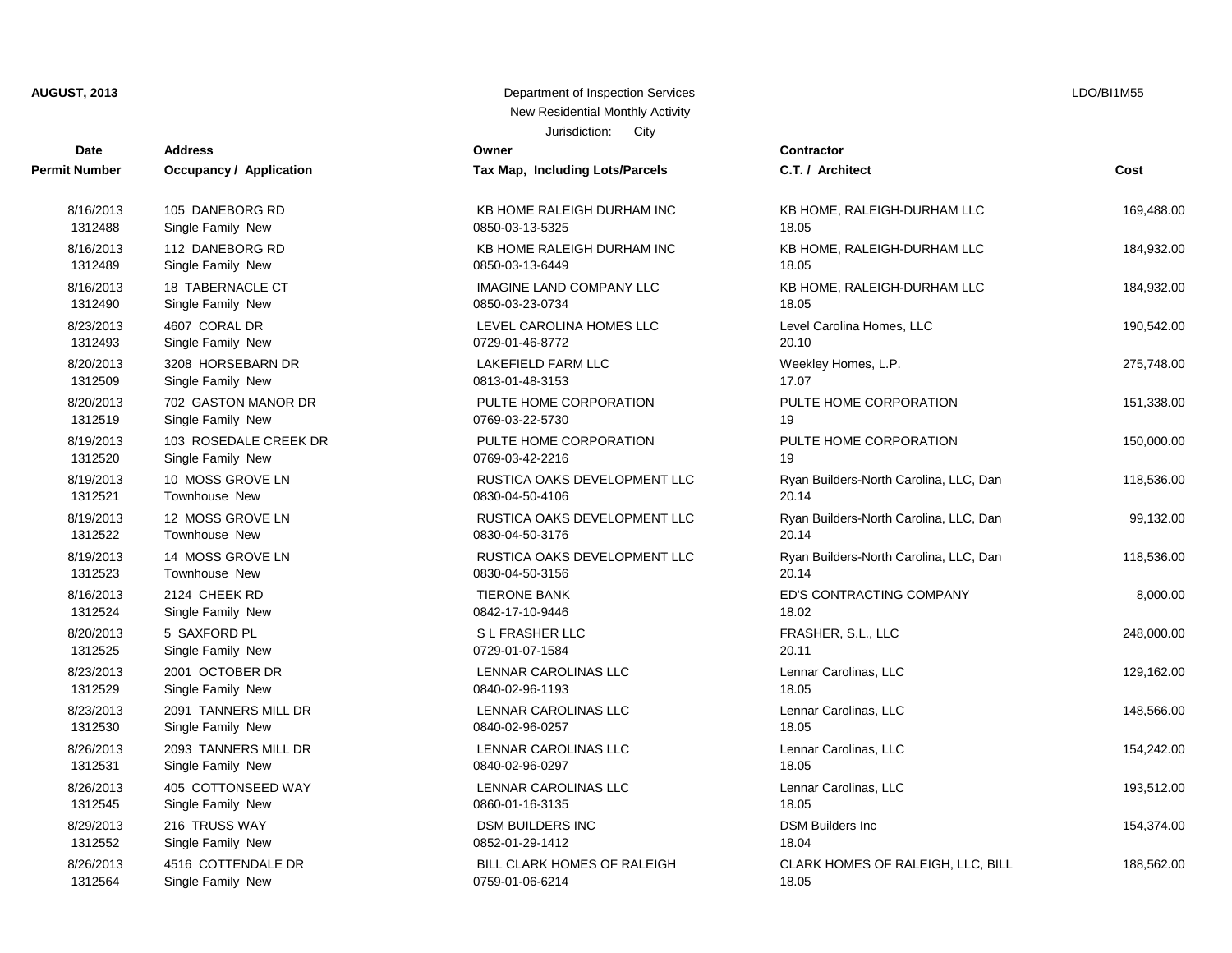| <b>Date</b>   | <b>Address</b>                 | Owner                           | Contractor      |
|---------------|--------------------------------|---------------------------------|-----------------|
| Permit Number | <b>Occupancy / Application</b> | Tax Map, Including Lots/Parcels | C.T. / Arch     |
| 8/22/2013     | 2007 GOLDEN BELT PKWY          | <b>MREC BRIGHTLEAF LLC</b>      | THE DREE        |
| 1312565       | Single Family New              | 0850-03-01-4356                 | 18.05           |
| 8/22/2013     | 310 VINTAGE HOLLY DR           | <b>LENNAR CAROLINAS LLC</b>     | Lennar Car      |
| 1312566       | Single Family New              | 0860-01-06-8185                 | 18.05           |
| 8/22/2013     | 118 SHADOW HAWK DR             | STANDARD PACIFIC OF THE         | <b>STANDARI</b> |
| 1312577       | Single Family New              | 0729-03-14-0396                 | 20.11           |
| 8/26/2013     | 107 SHADOW HAWK DR             | STANDARD PACIFIC OF THE         | <b>STANDARI</b> |
| 1312590       | Single Family New              | 0729-03-14-3745                 | 20.11           |
| 8/26/2013     | 808 GASTON MANOR DR            | PULTE HOME CORPORATION          | PULTE HO        |
| 1312591       | Single Family New              | 0769-03-32-4611                 | 19              |
| 8/26/2013     | 813 GASTON MANOR DR            | PULTE HOME CORPORATION          | PULTE HO        |
| 1312592       | Single Family New              | 0769-03-32-5716                 | 19              |
| 8/26/2013     | 105 ROSEDALE CREEK DR          | PULTE HOME CORPORATION          | PULTE HO        |
| 1312593       | Single Family New              | 0769-03-42-1276                 | 19              |
| 8/26/2013     | 118 ROSEDALE CREEK DR          | PULTE HOME CORPORATION          | PULTE HO        |
| 1312594       | Single Family New              | 0769-03-32-9434                 | 19              |
| 8/29/2013     | 3306 TRAIL WOOD DR             | <b>GARNER EDWARD M II</b>       | DAVES, SO       |
| 1312597       | Single Family New              | 0813-02-58-8492                 | 17.07           |
| 8/29/2013     | 1 SAGEWOOD PL                  | <b>BEISCHER SUSAN FOX</b>       | DAVES, SO       |
| 1312598       | Single Family New              | 0813-02-58-4532                 | 17.07           |
| 8/26/2013     | 2090 TANNERS MILL DR           | LENNAR CAROLINAS LLC            | Lennar Car      |
| 1312610       | Single Family New              | 0840-02-96-0101                 | 18.05           |
| 8/29/2013     | 38 POCONO DR                   | STANDARD PACIFIC OF THE         | <b>STANDARI</b> |
| 1312647       | Townhouse New                  | 0802-02-87-9981                 | 17.06           |
| 8/29/2013     | 40 POCONO DR                   | STANDARD PACIFIC OF THE         | <b>STANDARI</b> |
| 1312648       | <b>Townhouse New</b>           | 0802-02-87-9889                 | 17.06           |
| 8/29/2013     | 42 POCONO DR                   | STANDARD PACIFIC OF THE         | <b>STANDARI</b> |
| 1312649       | Townhouse New                  | 0802-02-87-9888                 | 17.06           |
| 8/29/2013     | 44 POCONO DR                   | STANDARD PACIFIC OF THE         | <b>STANDARI</b> |
| 1312650       | <b>Townhouse New</b>           | 0802-02-87-9886                 | 17.06           |
| 8/29/2013     | 46 POCONO DR                   | STANDARD PACIFIC OF THE         | <b>STANDARI</b> |
| 1312651       | Townhouse New                  | 0802-02-87-9884                 | 17.06           |
| 8/29/2013     | 48 POCONO DR                   | STANDARD PACIFIC OF THE         | <b>STANDARI</b> |
| 1312652       | Townhouse New                  | 0802-02-87-9883                 | 17.06           |
| 8/29/2013     | 50 POCONO DR                   | STANDARD PACIFIC OF THE         | <b>STANDARI</b> |
| 1312653       | Townhouse New                  | 0802-02-87-9881                 | 17.06           |

#### Jurisdiction: City **AUGUST, 2013** Department of Inspection Services New Residential Monthly Activity

**Permit Number Occupancy / Application Tax Map, Including Lots/Parcels C.T. / Architect Cost** MREC BRIGHTLEAF LLC  $\overline{C}$  and  $\overline{C}$  and  $\overline{C}$  the DREES HOMES COMPANY  $\overline{C}$  261.030.00 EXAMPLE HOLLY AND LENNAR CAROLINAS LLC Lennar Carolinas, LLC 196,944.00 STANDARD PACIFIC OF THE STANDARD PACIFIC OF THE CAROLINAS.LLC 198.858.00 1312565 Single Family New 0850-03-01-4356 18.05 STANDARD PACIFIC OF THE STANDARD PACIFIC OF THE CAROLINAS, LLC 212,454.00 1312566 Single Family New 0860-01-06-8185 18.05 PULTE HOME CORPORATION BULTE HOME CORPORATION 162.426.00 1312577 Single Family New 0729-03-14-0396 20.11 PULTE HOME CORPORATION BULTE HOME CORPORATION 230,868,00 1312590 Single Family New 0729-03-14-3745 20.11 PULTE HOME CORPORATION **PULTE HOME CORPORATION** 966,650.00 0769-03-32-4611 19 PULTE HOME CORPORATION PULTE HOME CORPORATION 140,000.00 0769-03-32-5716 19 0769-03-42-1276 19 0769-03-32-9434 19 0813-02-58-8492 17.07 0813-02-58-4532 17.07 1312610 Single Family New 0840-02-96-0101 18.05

GARNER EDWARD M II DAVES, SCOTT, CONST CO,INC 375,606.00 BEISCHER SUSAN FOX BEISCHER SUSAN FOX DAVES, SCOTT, CONST CO,INC 321,618.00 EXAMPLE ARE LENNAR CAROLINAS LLC Lennar Carolinas, LLC 150,546.00 STANDARD PACIFIC OF THE STANDARD PACIFIC OF THE CAROLINAS,LLC 90,552.00 STANDARD PACIFIC OF THE STANDARD PACIFIC OF THE CAROLINAS.LLC 80.982.00 STANDARD PACIFIC OF THE STANDARD PACIFIC OF THE CAROLINAS, LLC 87,912.00 1312647 Townhouse New 0802-02-87-9981 17.06 STANDARD PACIFIC OF THE STANDARD PACIFIC OF THE CAROLINAS, LLC 80,982.00 1312648 Townhouse New 0802-02-87-9889 17.06 STANDARD PACIFIC OF THE STANDARD PACIFIC OF THE CAROLINAS, LLC 87,912.00 STANDARD PACIFIC OF THE STANDARD PACIFIC OF THE CAROLINAS, LLC  $80,982.00$ 1312650 Townhouse New 0802-02-87-9886 17.06 STANDARD PACIFIC OF THE STANDARD PACIFIC OF THE CAROLINAS,LLC 90,552.00 1312651 Townhouse New 0802-02-87-9884 17.06 1312652 Townhouse New 0802-02-87-9883 17.06